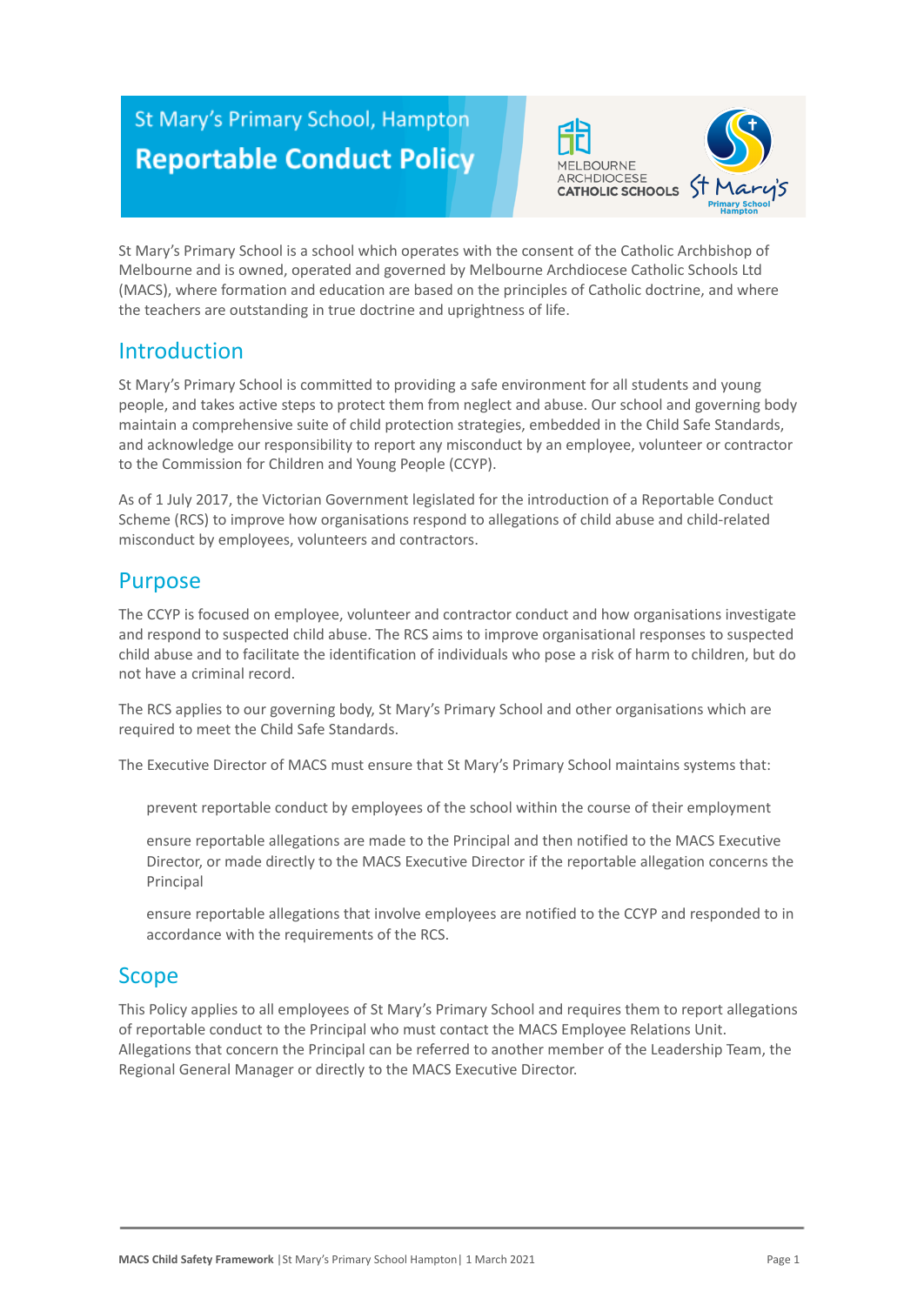# Reportable conduct of St Mary's Primary School staff, volunteers and others

## **Who is an employee?**

For the purposes of the *Child Wellbeing and Safety Act 2005* (Vic.), 'employee' is defined as a person aged 18 years or over who is either:

employed by the school whether or not that person is employed in connection with any work or activities of the school that relate to children

engaged by the school to provide services, including as a volunteer, contractor, office holder or officer, whether or not the person provides services to children.

## **Key definitions**

**Child:** Any person who is under the age of 18 years.

**Mandatory reporting** is a term used to describe the legislative requirement imposed on selected classes of people to report suspected cases of child abuse and neglect to government authorities. Where a mandated reporter 'forms a belief on reasonable grounds' that a student or young person is in need of protection from physical injury or sexual abuse, they are to report their concerns to the Department of Health and Human Services (DHHS) Child Protection.

**Reportable allegation** means any information that leads a person to form a reasonable belief that an employee has committed either:

reportable conduct

misconduct that may involve reportable conduct

whether or not the conduct or misconduct is alleged to have occurred within the course of the person's employment.

#### **Reportable conduct** means:

a sexual offence committed against, with or in the presence of a child, whether or not a criminal proceeding in relation to the offence has been commenced or concluded

sexual misconduct committed against, with or in the presence of a child

physical violence committed against, with or in the presence of a child

any behaviour that causes significant emotional or psychological harm to a child

significant neglect of a child.

**School environment:** Any physical or virtual place made available or authorised by the school for use by a child during or outside school hours, including:

a campus of the school

online school environments, including email and intranet systems

other locations provided by the school for a child's use including school camps, sporting events, excursions, competitions, or school community and other events.

**School staff** means an individual working in the school environment who is: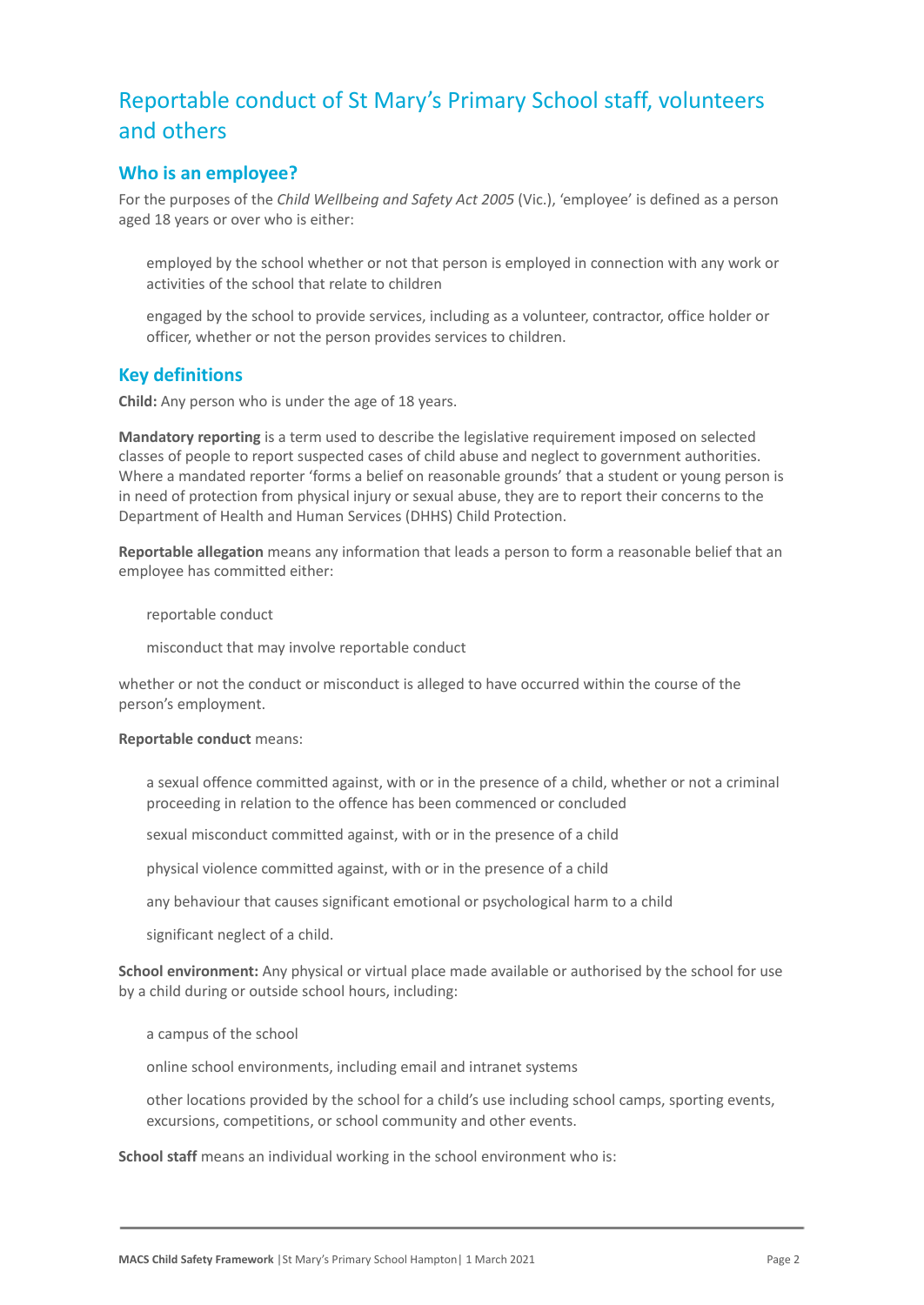directly engaged or employed by the school governing authority

a volunteer or a contracted service provider (whether or not a body corporate or any other person is an intermediary)

a minister of religion.

## Implementation

The school will ensure the reporting of any reportable allegation made against an employee to the MACS Employee Relations Unit.

A 'reportable allegation' is made where a person makes an allegation, based on a reasonable belief, that an employee, volunteer or contractor has committed conduct that *may* involve reportable conduct. This includes where a reportable allegation is made against the school Principal.

St Mary's Primary School's Principal, a member of the Leadership Team, the Regional General Manager or the MACS Executive Director does not need to agree with or share the belief that the alleged conduct has occurred. The RCS is an allegations-based scheme. This means that the threshold for notifying the CCYP is low. All allegations must be referred to the Employee Relations Unit for advice.

The MACS Employee Relations Unit (or a delegate of the MACS Executive Director) on behalf of the Executive Director in consultation with the school Principal or, where there is an allegation against a Principal, member of the Leadership Team or Regional General Manager will then:

submit a notification to the CCYP within three days of the MACS Executive Director becoming aware of the reportable allegation

meet the milestones and reporting requirements to the CCYP under the RCS.

#### **Reportable conduct includes:**

| <b>Sexual</b>                                                                                                                                                                                                                | <b>Sexual</b>                                                                                                                                                                                              | <b>Physical</b>                                                                                                                                                                | <b>Psychological or</b>                                                                                                                                                                                                        | <b>Significant</b>                                                                                                                                                            |
|------------------------------------------------------------------------------------------------------------------------------------------------------------------------------------------------------------------------------|------------------------------------------------------------------------------------------------------------------------------------------------------------------------------------------------------------|--------------------------------------------------------------------------------------------------------------------------------------------------------------------------------|--------------------------------------------------------------------------------------------------------------------------------------------------------------------------------------------------------------------------------|-------------------------------------------------------------------------------------------------------------------------------------------------------------------------------|
| <b>Abuse</b>                                                                                                                                                                                                                 | <b>Misconduct</b>                                                                                                                                                                                          | <b>Abuse</b>                                                                                                                                                                   | <b>Emotional Harm</b>                                                                                                                                                                                                          | <b>Neglect</b>                                                                                                                                                                |
| • Rape or sexual<br>assault<br>• Sexual activity<br>with or in the<br>presence of a<br>child<br>• Grooming or<br>encouraging a<br>child to engage<br>in sexual activity<br>• Offences relating<br>to child abuse<br>material | · Behaviour,<br>physical contact,<br>speech<br>or other<br>communication<br>of a sexual nature<br>• Physical contact<br>without valid<br>reason<br>• Crossing<br>professional<br>boundaries<br>• Voyeurism | • Hitting, kicking,<br>punching<br>$\bullet$ Pushing,<br>shoving,<br>grabbing,<br>throwing,<br>shaking<br>• Use of an object<br>Inappropriate<br>restraint,<br>excessive force | • Exposure to<br>violence or<br>threats of<br>violence<br>$\bullet$ Anti-social<br>behavior<br>• Self-destructive<br>behavior<br>• Persistent<br>hostility or<br>rejection<br>• Humiliation or<br>belittling<br>• Scapegoating | Deprived from the<br>following:<br>clothing or food<br>$\bullet$<br>medical<br>$\bullet$<br>attention or<br>care<br>• shelter<br>supervision<br>Access to drugs or<br>alcohol |

Any reportable allegation listed above will be immediately reported by the school Principal. An allegation against a school Principal should be referred to another member of the Leadership Team, the Regional General Manager or directly to the MACS Executive Director.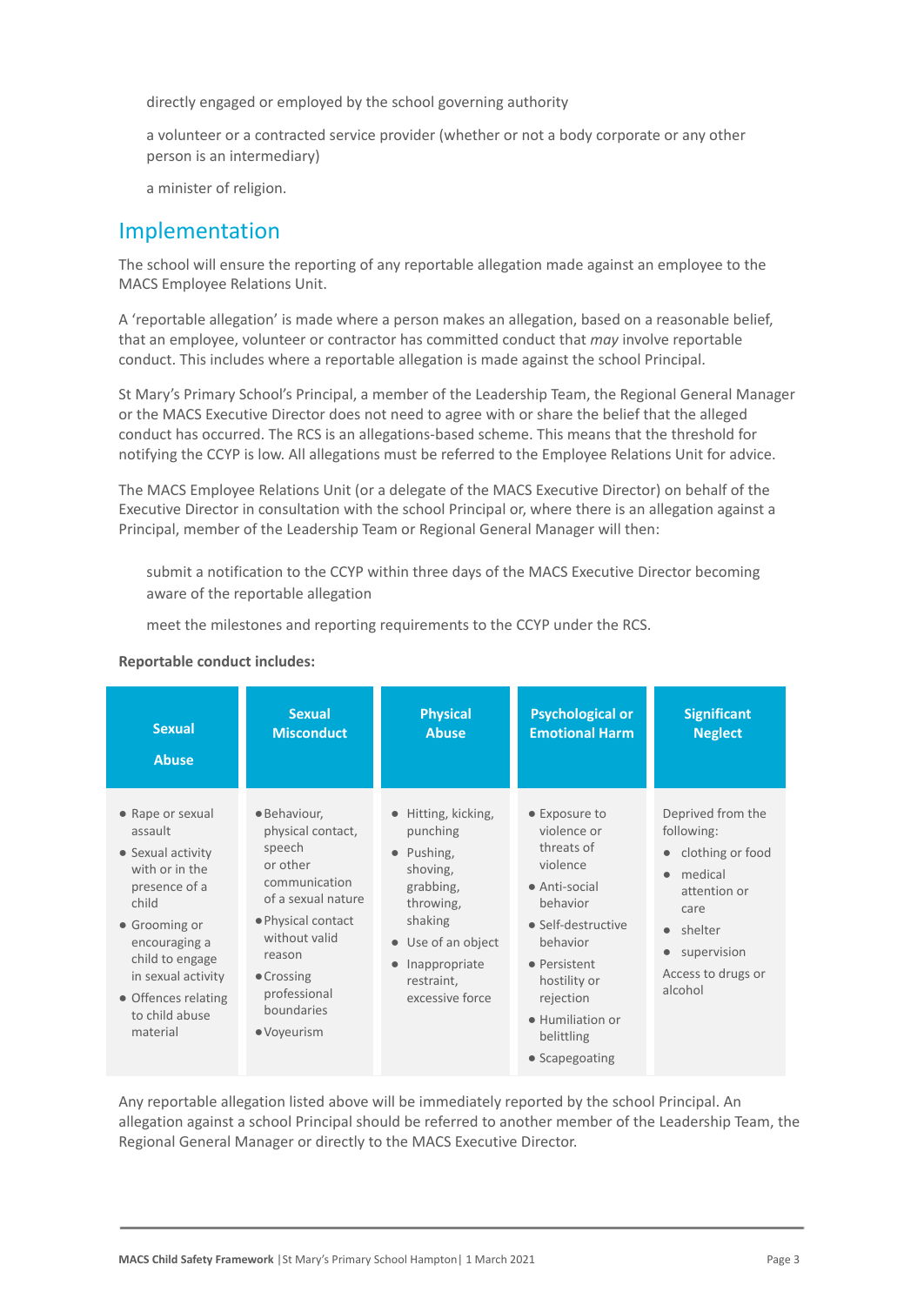It is important to note that existing mandatory reporting obligations have not changed. The school will report any allegation of abuse to the DHHS Child Protection.

If the alleged conduct is potentially criminal in nature, Victoria Police must also be notified as a first priority and any investigation by Victoria Police will take precedence.

Where the allegation falls under the mandatory reporting domain, the reporting to CCYP is in addition to reporting to Victoria Police and the DHHS.

## **Reportable conduct, mandatory reporting and reporting to the VIT**

Reportable conduct allegations as listed above are referred to the CCYP.

Any alleged conduct that is regarded to be of a criminal nature is to be dealt with as mandatory reporting and referred to Victoria Police and the DHHS as per the school's Child Protection – Reporting Obligations Policy.

If an employee against whom an allegation of reportable conduct is made is a registered teacher and the misconduct involves a charge, conviction or finding of guilt of a sexual offence, the school must notify the Victorian Institute of Teaching (VIT) immediately under conduct that is reportable to the VIT.

## **Responsibilities of the Principal**

The MACS Executive Director is ultimately responsible for notification of any reportable allegation to the CCYP and for ensuring that a reportable allegation is investigated.

However, it is the responsibility of the school Principal (or for allegations against a Principal, the relevant leader) to ensure that all reportable allegations are referred to the MACS Employee Relations Unit as soon as they become aware of them, and to follow the advice and guidance of the MACS Employee Relations Unit (as authorised by the MACS Executive Director) to respond appropriately. This will usually include conducting an investigation or facilitating the conduct of an investigation.

## **Reporting to the CCYP**

Upon becoming aware of a reportable allegation against an employee, the Principal, member of the Leadership Team or Regional General Manger must contact the MACS Employee Relations Unit as soon as practicable in order to ensure that the following milestones and reporting requirements to the CCYP are met:

| <b>Within three</b>                                                                                                                                                                                                  | <b>Within 30</b>                                                                                                                                                                                                    | <b>Advice on</b>                                                                                                | <b>Outcomes of</b>                                                                                                                                                    | <b>Additional</b>                                                                               |
|----------------------------------------------------------------------------------------------------------------------------------------------------------------------------------------------------------------------|---------------------------------------------------------------------------------------------------------------------------------------------------------------------------------------------------------------------|-----------------------------------------------------------------------------------------------------------------|-----------------------------------------------------------------------------------------------------------------------------------------------------------------------|-------------------------------------------------------------------------------------------------|
| business days                                                                                                                                                                                                        | calendar days                                                                                                                                                                                                       | investigation                                                                                                   | investigation                                                                                                                                                         | documents                                                                                       |
| • School contact<br>details<br>$\bullet$ Name of the<br>employee,<br>volunteer or<br>contractor<br>$\bullet$ Their date of<br>birth<br>• Initial advice on<br>the nature of the<br>allegation<br>• Any police report | • Details of the<br>investigation<br>• Details of the<br>school's response<br>• Details regarding<br>disciplinary or<br>other action<br>proposed<br>• Any written<br>response from<br>the employee,<br>volunteer or | As soon as is<br>practicable:<br>$\bullet$ name of the<br>investigator<br>their contact<br>$\bullet$<br>details | • Copies of the<br>investigation<br>findings<br>• Details regarding<br>disciplinary or<br>other action<br>proposed<br>• Reasons for<br>taking or not<br>taking action | Promptly<br>$\bullet$<br>providing any<br>further<br>information to<br>the CCYP as<br>requested |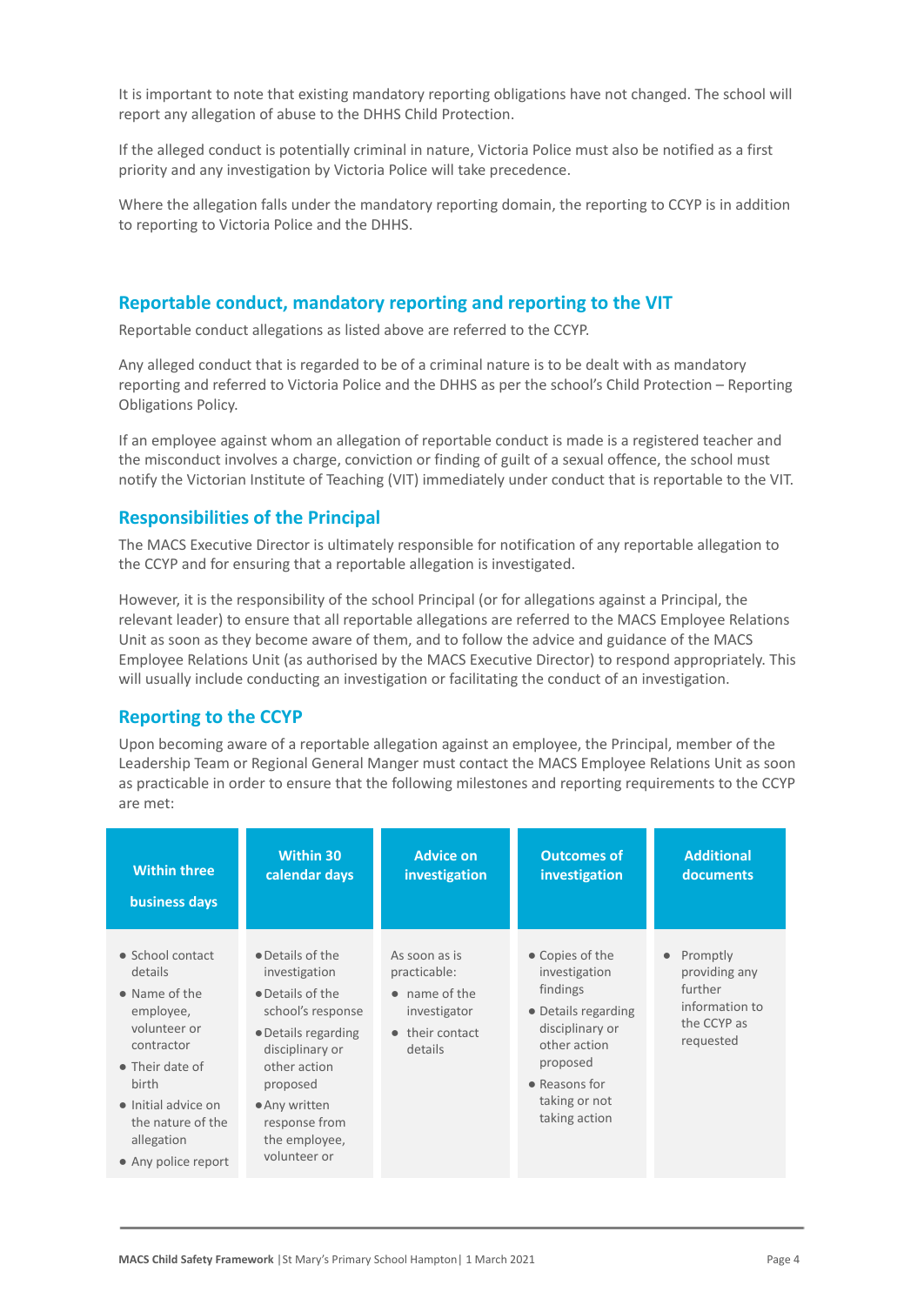|--|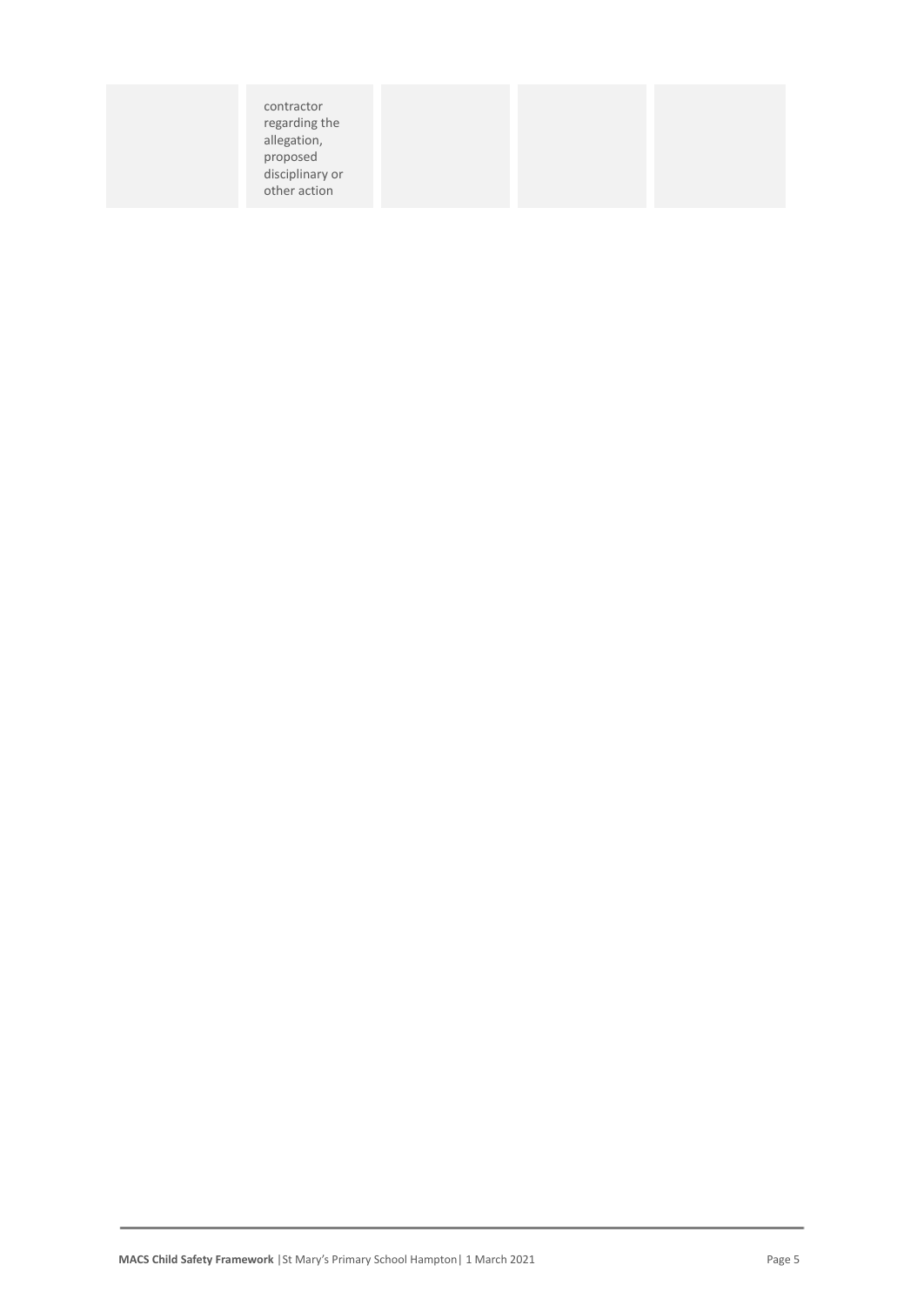## **Investigating reportable allegations**

St Mary's Primary School will ensure procedural fairness throughout the entire investigation process.The school Principal will ensure that for current employees the process set out in clause 13 of the *Victorian Catholic Education Multi-Enterprise Agreement 2018* (VCEMEA 2018) is followed. Further, that all other relevant MACS and school-based policies and procedures (including Codes of Conduct, processes for managing and investigating complaints, misconduct, discipline, grievances, dispute resolution, and employee welfare and support), as well as any CCYP and other regulatory guidance, are considered to guide the investigation.

For an allegation against a current employee, this means that the Principal will follow the clause 13 process set out in the VCEMEA 2018 and follow the advice and guidance of the Employee Relations Unit.

In all cases, before any findings are made or disciplinary action is taken, the subject of an allegation will be:

notified of any adverse information that is credible, relevant and significant

given a reasonable opportunity to respond to that information.

The MACS Employee Relations Unit (acting on the Executive Director's behalf) in consultation with the Principal or Regional General Manager (for allegations against a Principal) will determine when the subject of the reportable allegation should be first told about an allegation, in order to ensure that any police investigation is not prejudiced; child safety risks are appropriately assessed and mitigated; and the investigation is not compromised, but remains procedurally fair.

## **Initial investigation**

The Principal or other relevant leader is then guided by the MACS Employee Relations Unit (acting under the authority of the Executive Director) to ensure an appropriate investigation is conducted into the reportable allegation by reference to the requirements of the RCS, together with any relevant guidance published by MACS and the CCYP.

At the conclusion of the investigation, the MACS Executive Director will make a decision on the reportable conduct findings recommended in the Investigation Report.

**If the alleged conduct is potentially criminal in nature, Victoria Police must also be notified as a first priority and any investigation by Victoria Police will take precedence.**

## **Recordkeeping and the Privacy Act**

The school maintains records of these reportable allegations, written reports and reportable conduct investigation findings indefinitely.

The school must not publish information that would enable the identification of:

a person who notified the CCYP

a child in relation to whom a reportable allegation was made or a finding of reportable conduct was made.

The *Privacy Act 1988* (Cth) provides more information on the meaning of 'publish', which includes making the information publicly available in writing or email.